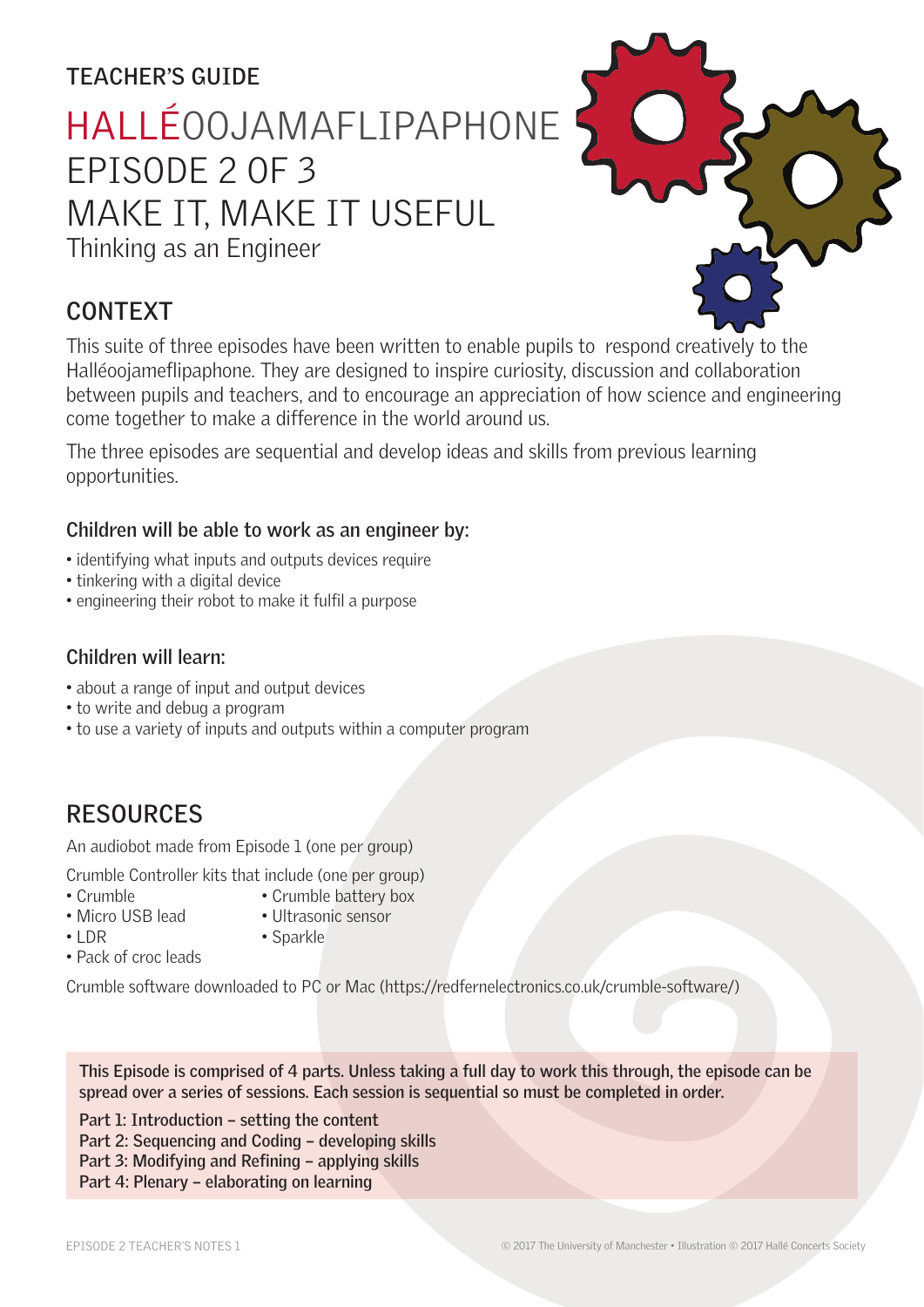# **EPISODE SUMMARY**

As a scientist pupils previously made and tested different sounds by experimenting with an audiobot. They explored whether the audiobot had the potential to be a useful device and to solve a real problem or dilemma.

In this episode pupils will work again with the audiobot but this time engineering the simple device to give it a real purpose in an everyday setting. Pupils will experience at first-hand how the Computer Science skills of coding enable us to control a 'physical device'.

# **EPISODE DETAIL**

# **PART 1: INTRODUCTION**

### **SLIDE 1**:

This scene setter encourages pupils to consider the what it means to be an engineer, and how it is different to the practice of science in Episode 1. (Refer to the Pupil Challenge sheet 2:1). In pairs, pupils are asked to discuss and justify which bubbles would best match the thoughts of the scientist and which would best match the thoughts of an engineer. It is intended that there will be an equal number of phrases for each group (scientist and engineer). This is designed to be a relatively short activity with no defined answers, aimed to prompt engagement.

### **SLIDE 2**:

Move the children onto thinking about their own senses – sight, hearing, touch, smell and taste. Explore with the children what types of information their body receives through their senses. Build their understanding that the information they receive can be described as an 'input' – something being received into the body and their senses receive this information, e.g to see they use their eyes, to hear they use their ears.

Some digital devices work in the same way – they receive an input from a sensor and they use this information to produce an output from an output device, such as a buzzer creating an alarm sound.

#### *An example: Street lamps*

*A light sensor (input device) detects the changes in light levels throughout the day. This data is sent to a digital device which will activate a bulb (output device) to shine (output) when it gets dark.*

Now watch the video clip. Ask pupils to identify from the video clip what information the football playing robots are sensing. Encourage them to use the language of outputs, input device and output device.

*For this example consider: The ball is sensed coming closer to the robot using a sensor. Input device = distance sensor Output device = motor Output = swing of the leg to kick the ball Use Challenge Sheet 2-2 to explore the concepts of input, output etc.*

Use Pupil Challenge Sheet 2:2 to engage the children in a card sorting activity, where they identify and sort more examples of inputs, outputs etc.



EPISODE 2 TEACHER'S NOTES 2 © 2017 The University of Manchester • Illustration © 2017 Hallé Concerts Society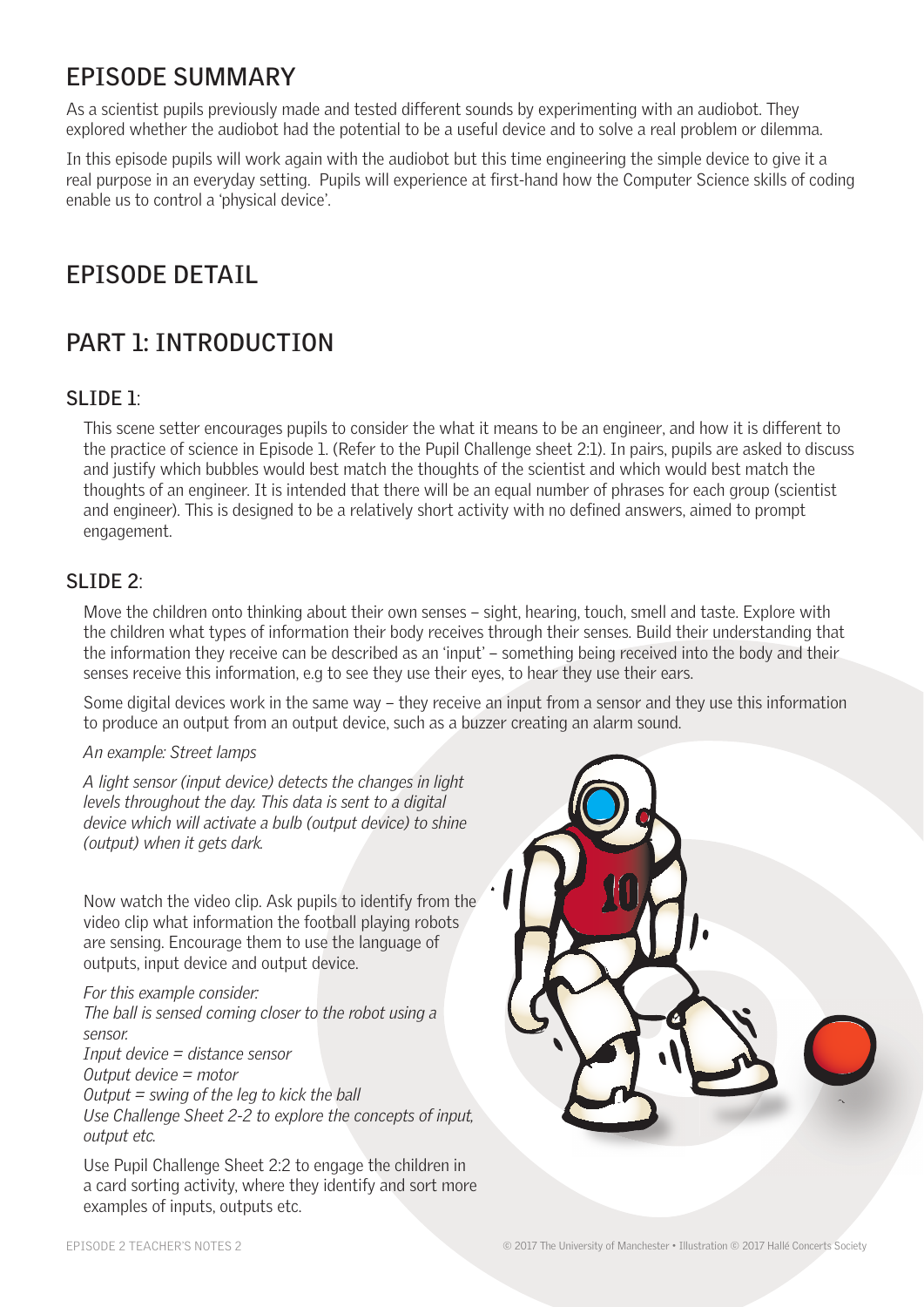# **PART 2: SEQUENCING AND CODING**

### **SLIDE 3:**

Before pupils begin to work with sensors on their audiobot they need to appreciate the importance of correctly sequencing the code they write, similar to the order in which a recipe order makes for a good outcome. This will be done through drama – where the children are actively demonstrating how simple tasks are undertaken.

Organise the class into six groups. Each group should l be given a different sequence card to act out in mime (Refer to Pupil Challenge Sheet 2:3). Note that the scnearios are look similar but there are changes in the sequence. Pupils perform their sequence (one minute maximum). Based upon all the performances, pupils are asked to work out which group relates closest to them but in doing so explain the difference. One group is a 'buggy' sequence (one with errors in it) and the other a debugged one (error-free).



### **SLIDE 4:**

The pupils now have understanding of different inputs and outputs on digital devices and how the information they receive in code has to be correctly sequenced in order to work. This part of the activity encourages them to become familiar with the Crumble Controller. This is a digital device that takes inputs and gives outputs in a range of ways when connected to different sensors such as light sensors, temperature sensors and distance sensors.

Provide the pupils with a Crumble Controller (recommended one between three/four pupils maximum). Allow them to experiment and tinker with the kit, responding to the list of Challenges set on Slide 4. The Crumble Controller is coded in a very similar way to Scratch so pupils should be able to transfer knowledge and create code by dragging together command blocks.

Note: Use the Pupil Hint Sheet 2:1 if required. It is important that pupils are confident to code the Crumble so that they can apply to the audiobot.

# **PART 3: MODIFYING AND REFINING**

### **SLIDE 5:**

The knowledge and skills developed so far lead pupils to being confident to modify their audiobot. The purpose of this part of the episode is to understand how modifying the audiobot can result in a device that is even more useful to us in everyday life.

Watch the film produced by the Institute of Engineering (http://www.engineer-a-better-world.org/). Encourage the children to think about their home, school and community where engineering makes a difference to our lives. Explain to the children that engineering is the thinking about a problem and planning how to create a solution that makes a difference to our lives and wellbeing. It doesn't happen by chance – it comes through thoughtful exploration and observing what happens and asking the questions – how, why and what if?

### **SLIDE 6 AND 7:**

The pupils now have the opportunity to modify their audiobot, responding to the two problems they are faced with. Pupils carry out the modification by deciding on what inputs and outputs they need to see happen, and the devices that will help them achieve this. Using the Crumble Controller and by dragging command blocks, they should create the code to make the modification to the audiobot. Pupil Hint Sheet 2:2

Encourage the pupils to demonstrate the habits of mind of an engineer and to persevere, collaborate and being open minded.